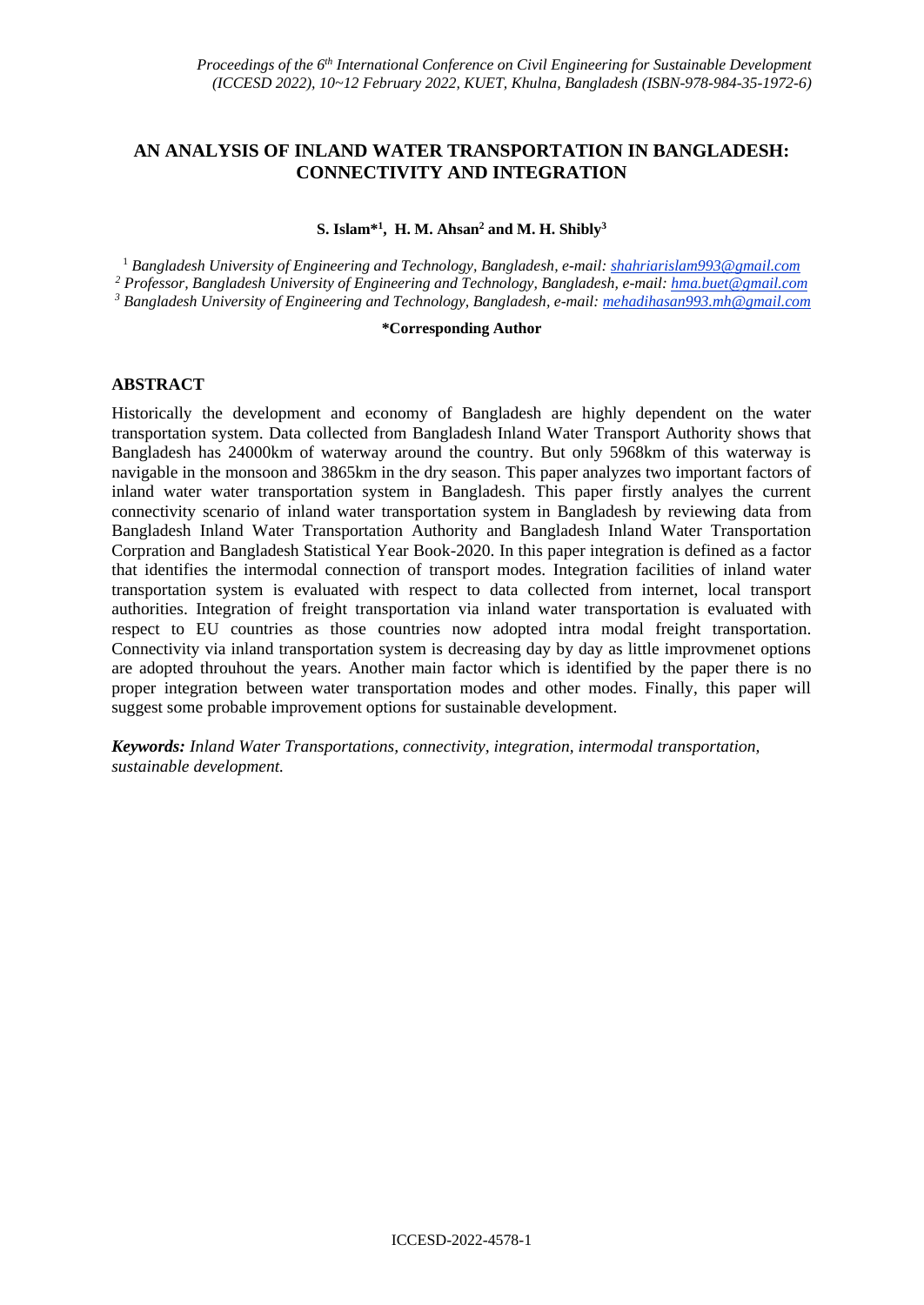*6 th International Conference on Civil Engineering for Sustainable Development (ICCESD 2022), Bangladesh*

# **1. INTRODUCTION**

# **1.1. Background of the study**

Bangladesh is a delta which is formed by the deposition of river sediments. Due to this unique land form process the country is surrounded by many large and small rivers associated with many haors, beels and canals. This opens a doorway to the transportation system of Bangladesh. According to BIWTA Bangladesh has 24000km of waterway around the country. But only 5968km of this waterway is navigable in monsoon and 3865km in dry season (Hossain, Awal and Das, 2014). Bangladesh is a densely populated country. Current population of Bangladesh is 163 million (World Bank,2019). Most this population depends largely on road networks for travelling. This huge pressure on road network creates heavy traffic jam and and causing the loss of almost 300 billion BDT every year (The Financial Express). This heavy amount of traffic causing emission of high amount of CO2 and the amount is 70% (Alam and Rabbani,2007). As a riverine country there is a huge opportunity to shift a large percent of passenger to inland waterways if the new opportunities are explored. Among all the modes of transportations system waterways are the cheapest mode. It is also traditional in the context of Bangladesh as the Bengali civilization is a river based civilization. Any development in the country is related to it's complicated river system. If the major of the country's transport sector shift towards the inland waterways it will be helpful towards the climate. But there is a problem regarding this mode of transportation system. That is inland water transportation system to operate at full capacity it's needed to be integrated with other modes of transport. In Bangladesh intra modal transport system has not been introduced yet. This study will look for the integration opportunities of inland water transportation system with other modes. Integration is necessary for implementing a sustainable inland water transport system. This study will look into these sectors.

# **1.2. Objectives of the study**

This research study will mainly focus on the present condition of inland water transportation system of Bangladesh. This study will review and evaluate the existing system.

Specifically the main objectives will be:

- 1. To assess the current condition of inland water transportation network in relation to connectivity.
- 2. To assess the integration of inland water transportation with other modes.
- 3. To compare the current situation with some selected countries.
- 4. To recommend probable improvement options.

### **1.3. Implication of the study**

1. This study will help government authorities to analyze the current condition on connectivity and integration of inland water transport system.

2. This study will pave the way on future research on inland water transportation system.

3. This study will help to implement an integrated and sustainable water transport system in Bangladesh.

### **2. METHODOLOGY**

This study is a review study and based on previous studies, research works, data from government authorities and internet. The main procedure of this study is to review, evaluate and interpret those data from the sources mentioned previously and also to answer the following relevant questions:

1. What is inland water transportation connectivity and how is the current condition of inland water transportation connectivity in Bangladesh?

2. What is integration of transportation modes?

3. What is the current condition of integration of inland water transportation mode with other modes in Bangladesh?

4. How the conditions can be improved?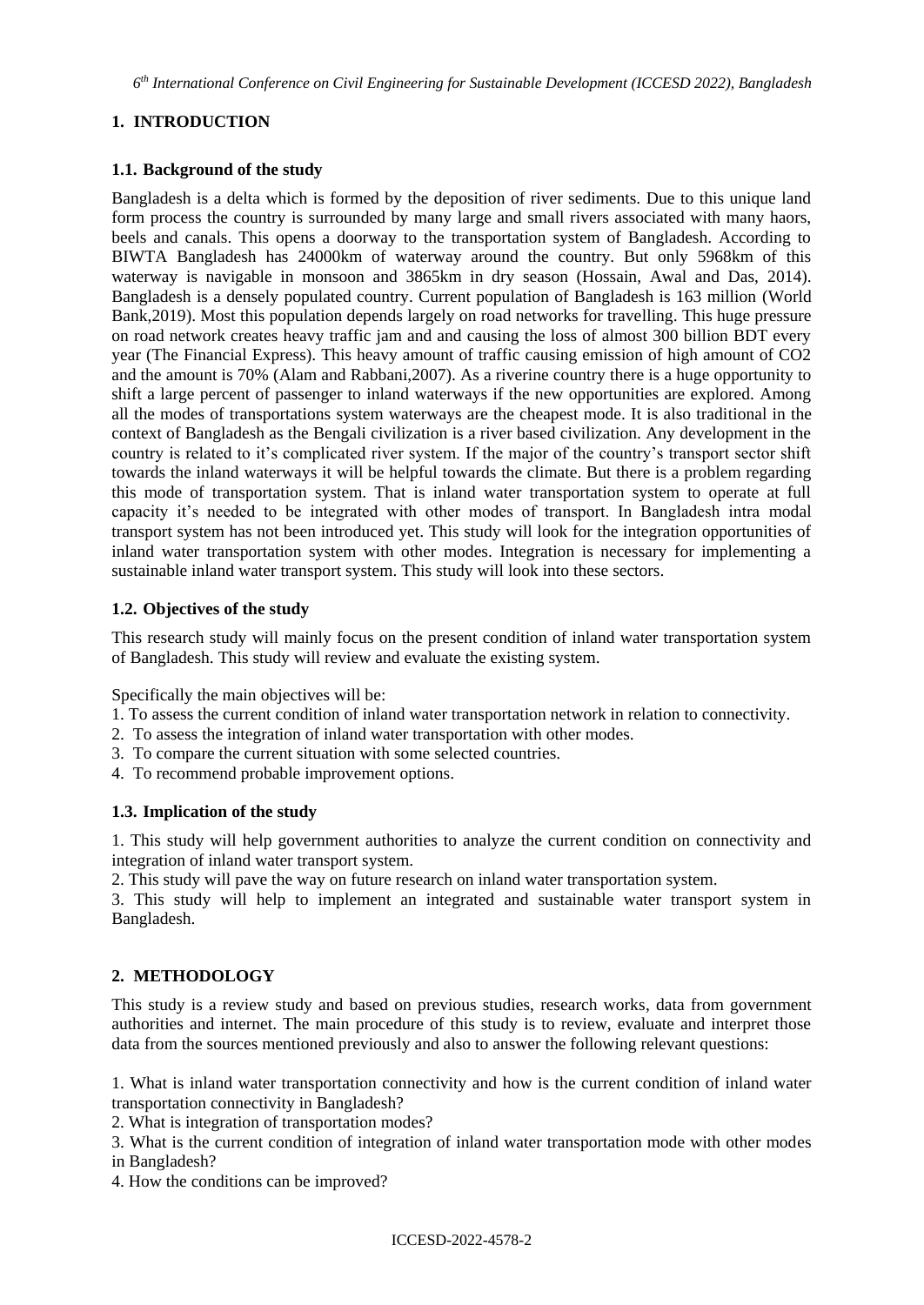# **2.1 Data Collection Procedure**

This study is review study so data is collected and evaluated mainly from "previous studies", "Statistical Yearbook of Bangladesh-2020", "google maps", "Bangladesh Inland Water Transport Authority", "Bangladesh Inland Water Transport Corporation".

# **3. RESULTS AND DISCUSSION**

### **3.1 Characteristics of Inland Water Transportation System**

Inland water transportation system is different from any other modes of transportation. This is completely natural human just have to utilize natural system. According to (Rosso et-al.,2020) inland water transportation system is defined as freights that is moved on inland waterways such as, canals, rivers and lakes during the whole transportation process of an order or during part of this transportation process. According to (Wiegmans et-al.,2015), the transport infrastructures along with waterways facilities, equipment for loading and unloading ships.

There is a unique characteristics of inland water transportation system is it dose not face congestion like railways or roadways (Mircetic et-al., 2017). This inherent characteristics bring reliability to the transportation system whereas in case of roads and railways there are poor very poor reliability in some areas. (Achmadi et-al.,2018) showed that inland water transportation system can also reduce congestion. According to Caris(2014) inland water transportation system is safe and secure, using barges for hazardous cargo is suggested to enhance transport safety both society and cargo owner. Maritime transportation is also labelled as one safest mode of transportation (BVB, 2017). (Mircetic et-al.,2017) also asserts that inland water transportation system is very energy efficient than high volume roadway traffic.

(Medda et-al., 2010) argues that ports are an obstacle to the inland water transportation system. They also raised the question about where a certain port can be set up. A study by Chacko et-al., (2018) asserts that ports suffer from poor hinterland connectivity.

(Wiegmans et-al.,2017) points out some important factors regarding inland water transportation system. Such as, inland port and terminal operators, shippers, vessel operators, skippers, truck operators for pre- and end-haulage and logistics service providers.

(Teribar et-al.,2018) discusses about the cos effectiveness of inland water transportation system. Their study concludes that inland water transportation system must be equally cost competitive as roads and railways to become a valid alternative.

Many options should be considered for implementing an inland water transportation system. Apart from the three options discussed above the other most important factors are hinterland connectivity, handling capacity of ports etc. According to BVB inland transport structure is a complex structure.

### **3.2 Inland Water Transportation System in Bangladesh**

Bangladesh is a delta. That is why the country is transit of many large and small rivers to their way to Bay-of-Bengal. The use of inland water transportation system in Bangladesh date backs to the ancient times when trader used the naval routes to reach the main cities of the country. Even after the independence in 1971 the small traders always used inland water transport system for it's cost effectiveness. Flooding threatens almost two-thirds of Bangladesh's land. The majority of the year, most places are submerged for two to five months. As a consequence, road and railway construction and maintenance expenses are considerable. Inland water transport, on the other hand, has always been a natural and generally inexpensive mode of transportation. It is the sole form of transportation in certain places. The overall length of the country's waterways (700 rivers) is roughly 13,000 km, including unclassified channels. In the wet season, 8,433 km are navigable by bigger boats (5,968 km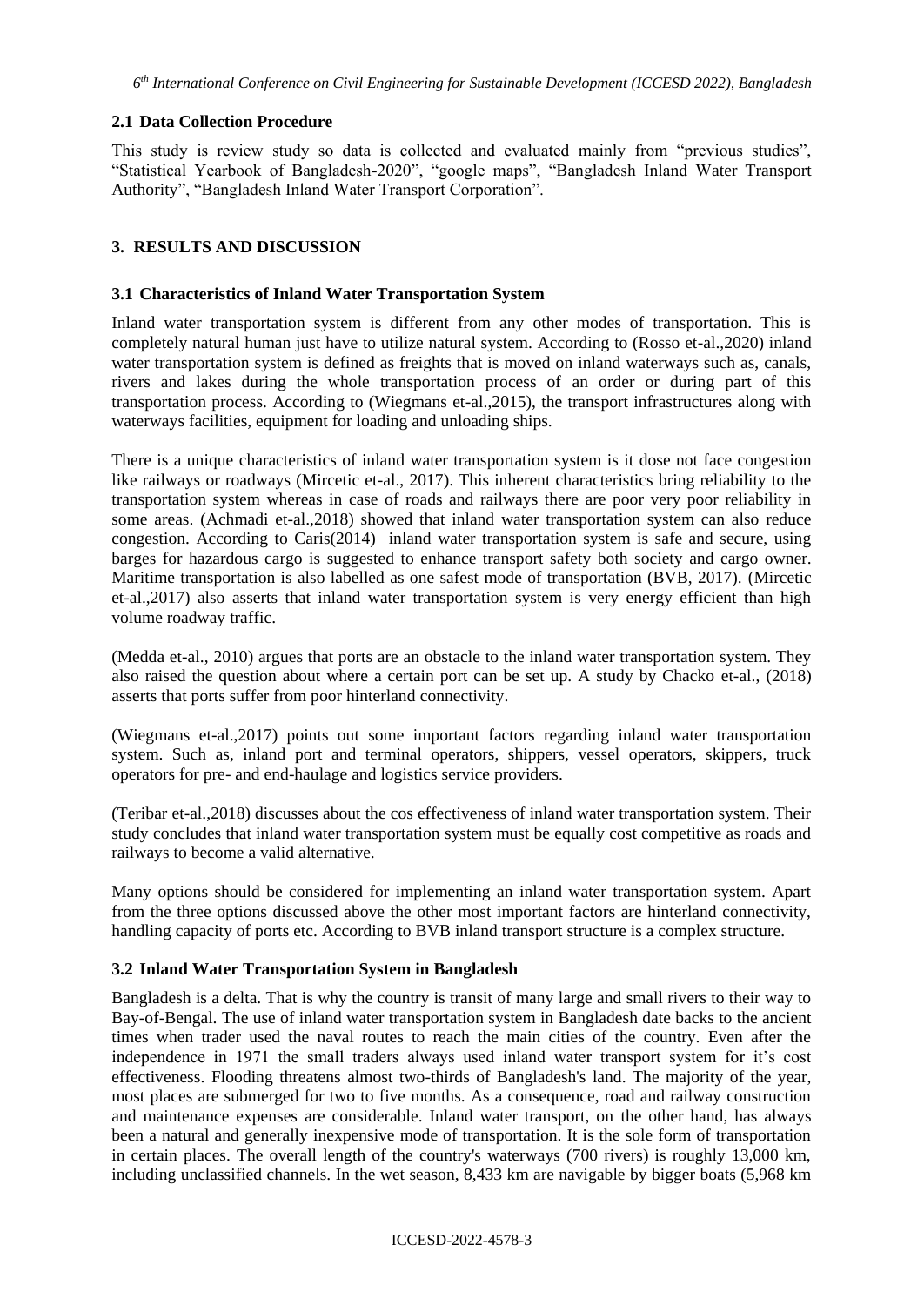are designated for navigation), whereas around 4,800 km are accessible in the dry season (classified 3,865 km). The Bangladesh inland water transport authority (BIWTA) divides inland navigable waterway routes into four categories: 'Class-I: There are four trunk routes in this category (depth 3.66) m - 3.96m, length about 683 km) - Dhaka-Chowkighata-Chandpur-Shambhupura-Narayanganj; Shambhupura-Demra; Shambhupura-Bhairab Bazar/Ashuganj; and Chowkighata-Barisal-Mongla-Khulna-Maheswarpasha; Class-II: Eight connection routes (depth 1.83m - 3.65m, length about 1,000 km) - Mohanpur-Daikhawa, Bhairab Bazar-Chhatak, Chalna-Raimongal, Hijla-Saistabad, Satnal-Daudkandi, Chittagong-Bazar, Cox's Diara-Barisal via Nandir Bazar, and Chandpur-Ichuli; Class III: Twelve subsidiary routes (depth 0.91m-1.82m, length about 1,905 km) -Dilalpur-Fenchuganj-Zakiganj; Chittagong-Kaptai; Rangamati-Kaptai; Kaptai-Belaichari; Rangamati-Chotohorina; Rangamati-Mahalchari; Rangamati-Marisha; Sripur (Bhola)-Nazirpur-Char Montaz; Jhalakati-Barguna-Patharghata; (depth less than 0.91m, length about 2,380 km). Aside from the aforementioned, there are other unclassified routes. The country-boat industry uses the majority of these routes.

# **3.3 Operational Inland Water Routes in Bangladesh**

From the earlier discussion of this study, Bangladesh has 5968km of navigable waterway available during the monsoon season (Awal et-al.,2013). The whole route is connected by some large and small river ports with the main sea-ports. From the collected the naval connectivity of Bangladesh is 25% to 16% of total waterways available (BIWTA). This finding is an indicator that waterways in Bangladesh are not properly utilized. Bangladesh is mainly centered to the country's capital city of Dhaka. Major portion of passenger transport through inland waterways mainly originate from Dhaka and destined to the southern, south-eastern and south-western part of the country. Sadarghat is the busiest river port in Bangladesh. From Sadarghat a passenger can travel to 45 destination by using inland transportation system (Wikipidea).

Apart from Sadarghat Dhaka there are some major origins for inland water transportation routes in Bangladesh. Such as, Narayanganj, Barishal in the southern part of the country and Chandpur in the south-eastern part of the country. These routes share the major portion of passenger transportation through inland water routes. There are some routes that are mainly used for freight transportation. Such as Mirkadim, Baghabari, Bhairab. A huge portion freight is carried by Sadarghat, Dhaka also.

Looking into the hinterland connectivity, no formal active route has been found. As stated earlier, most of the village in Bangladesh is situated beside a river, lake, haor, beel etc. Historically village people use those inland waterways for shorter distance. But, these areas are not connected with major ports.

In conclusion, existing water route connectivity can only carry small amount of passengers and freights, which is not sustainable.

# **3.4 Analysis of Existing Water Routes Connectivity in Bangladesh**

Connectivity is analyzed with respect to some parameters. These parameters are described below:

### **3.4.1 Analysis of Passenger Transportation**

Data collected from BIWTA (2010-2016) shows a downward trend of passenger movement through inland water transportation system. In 2012, ten major river ports carried 9.76% passenger whereas the percentage falls to 4.17% in 2016. The reason for this downward trend can not be categorized into one single factor. Hossain, Awal, Zubair (2014) showed that accident in waterways is increasing day bay day. Poor quality of vehicles, poor service, mismanagement overall no proper planning on connecting possible water routes and utilizing these system leads to the downward trend. It is evident that at present, inland water transportation system need immediate attention to increase connectivity and passenger service.

### **3.4.2 Analysis of Freight Transportation**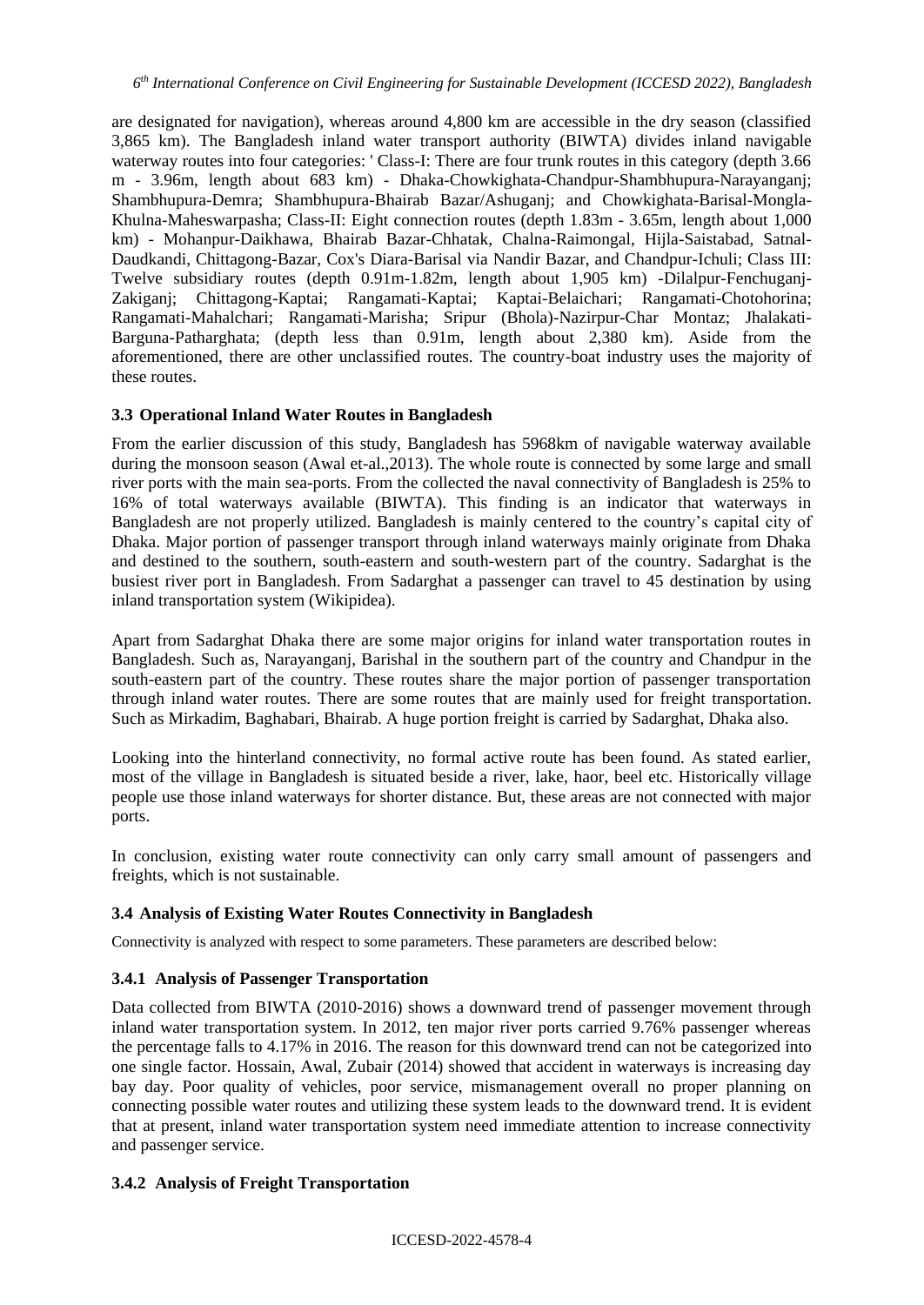Similar to the passenger transportation through inland water transportation system freight transport has also experienced a downward trend. Freight transportation need exact connectivity and proper integration with other modes of transportation also.

### **3.4.3 Vehicle condition and Passenger Service**

As there is very little infrastructure development regarding inland water transport service, vehicle quality is falling day bay. The quality of vehicles also affects connectivity as comfort is one of the requirements for the users. Passengers want comfort and security. A well maintained vehicle can ensure both whereas poor, low quality vehicles re very prone to accident. In case of freight carriers, conditions are almost same. Owners have to frequently incur losses due to accident.

### **3.4.4 Absence of Proper Integration:**

This parameter will be discussed in next chapter of this study.

### **3.5 Analysis of Integration of Inland Water Transport With Other Modes**

#### **3.5.1 Introduction to Integration**

Integrated transport system is a modern day need for sustainable development. Inland water transportation system is not sustainable to the users without proper integration with other modes of transportation. In Bangladesh, proper integration of transport modes in necessary. Modern world is now trying to adopt fully integrated transport system. Integrated transport system will allow the users to make the choice of mode more efficiently. It will be also very much cost effective.

Isolated transportation system is also difficult for authorities to monitor. In isolated transportation system there will be a need for independent authority for each mode. Whereas in an integrated system it will be very easy for the authority inspect the whole system as one. Modal choice for the consumers depends on various factors. Such as: time, cost, comfort, accessibility, mobility, safety etc. For ensuring better mobility and accessibility, integration is required among the modes of transportation. Lack of integration is a major complaint of the users since the dawn of modern transportation system. If we look the situation of Bangladesh a person from Barishal has to use at least two modes of transportation if the person want to reach Gazipur, Mymenshingh. But lack of integration among modes increase the haphazard for the passenger.

According to world-bank, integration means modifying the various parts to minimize route duplication and transfer requirements. It also states that all routes should be operational during the same hours. Network integration is the process of changing the parts of the network so that there aren't as many routes and transfer needs. An integration of schedules means that all routes that go to the same stop or terminal are running at the same time. This way, no one is left "stranded." Coordination is especially important for routes that connect at the same transfer station but aren't used very often.

#### **3.5.2 Integration: Bangladesh Scenario**

Bangladesh is spending huge on public transport. But, all this expenditure are in a single mode at a time. In Bangladesh, there is more than one independent authorities for every possible modes of transportation. For example, inland waterways are controlled by "Bangladesh Inland Water Transport Authority" and "Bangladesh Inland Water Transport Corporation". An authority is not a simple structure. An authority is controlled by bureaucratic structure. So, it is very difficult to integrate two authorities easily. In case of Bangladesh, integration among the transport authorities is necessary before integrating the modes. This paper will evaluate the integration among modes.

#### **3.5.3 Evaluation of Intergation with Respect to EU countries**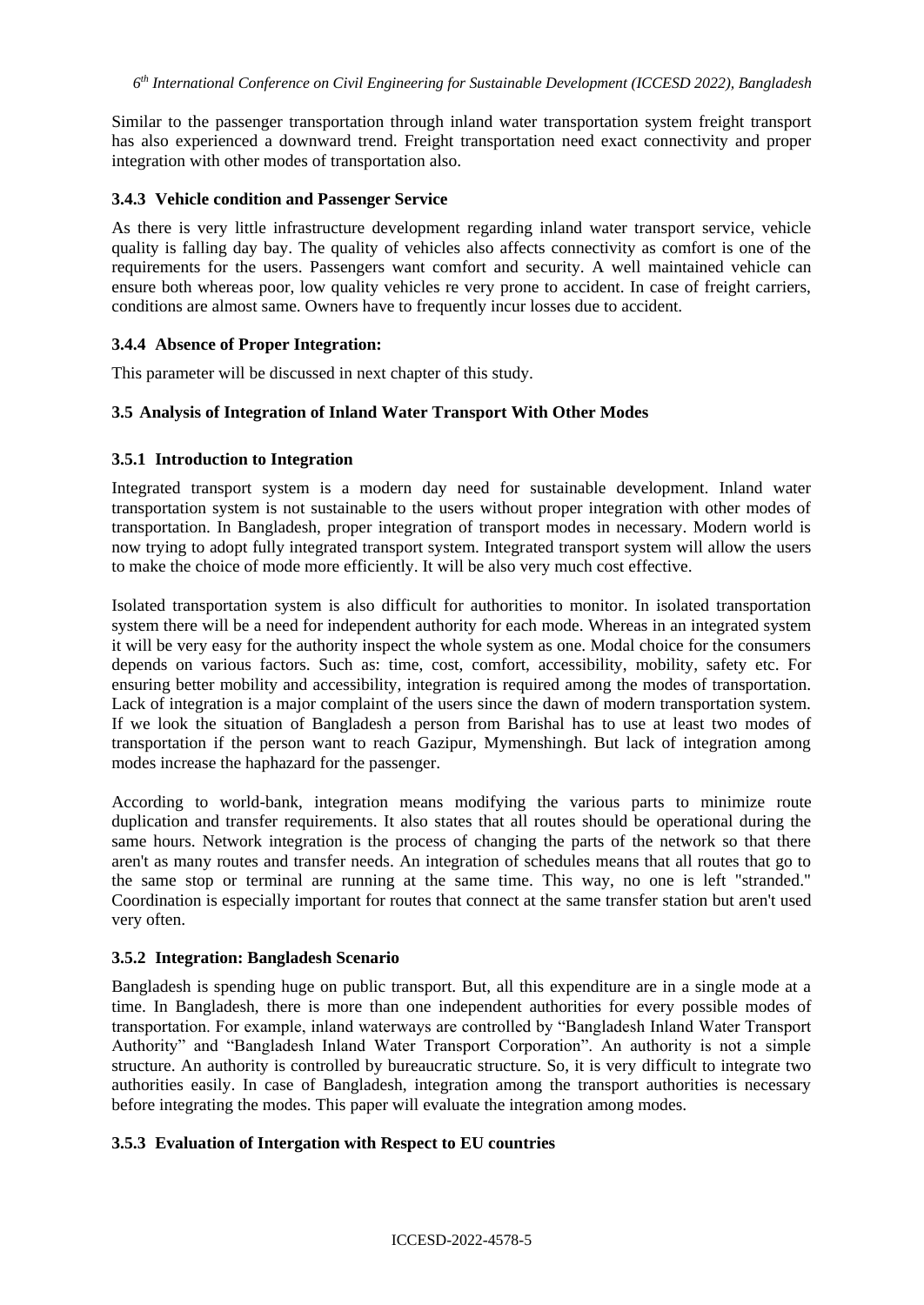European policy makers adresses the need to integrate waterway transport with other modes to build up an inter-modal supply chain.(European Commission, 2011). Hesse et-al, 2004 points out the idea of integrated demand for freight transportation. European countries are now considering inland water transportation system as a whole part of integrated transport system. Data collected from <https://www.rome2rio.com/s/Germany/Calais-Ferry-Port> shows that railways, roadways and airways are integrated to Calais Ferry Terminal Port, France. This shows the sign of integration in European countries. In Bangladesh this type of integration is absent. As all the modes are operated by different authorities they are not operating the system with any co-ordination.

# **3.6 Integration between road network and inland waterways**

In Bangladesh road transportation is controlled by Bangladesh Road Transport Authority (BRTA) and Bangladesh Road Transport Corporation. But there is a fact that public transport service is controlled by private bus owners and local syndicates. This mismatch in authorization resulted in discord. As the local syndicates and owners operate the bus service at their will it is very difficult to authorize them properly. Even the road transport authority is unable to control the whole bus traffic system.

In case of inland water transportation the scenario is pretty much similar to the to the bus network. Though, BIWTA is the authority but most of the vehicles are operated by private owners and syndicates. The result is similar like the bus service. No proper timing, unavailability of vehicles, poor service etc. The system in Bangladesh is not suitable for integration between these two modes of transportation. Most of the river ports in Bangladesh are not associated with any dedicated bus terminal so that passenger can get on a bus after getting down from the launch or ferry.

| Dedicated Bus Stop | Distance from Sadarghat Dhaka(in km) |
|--------------------|--------------------------------------|
| Sutrapur           | 2.7                                  |
| Katherpul Mor      |                                      |
| Murgitola          |                                      |
| Doyaganj Mor       | 2.4                                  |
| Babu Bazar         | 4.C                                  |
| Gulistan           | າ າ                                  |

Table 4.1 show the distance of dedicated bus stop from Sadarghat Dhaka.

From the table itis shown that ports and bus stops are not very far from each other but the timings of bus and launch, ferries are not aligned. This situation is same for the whole country.

### **3.7 Integration between railways and waterways**

Bangladesh has total 3600 kilometers of railway network operated by Bangladesh Railway.(Wikipedia, Bangladesh Railway. Situation is same in case of integration as the roadways. The operating system of Bangladesh Railway and Bangladesh Inland Water Transport Authories are completely different. Trains in bd are completely run under government control whereas launches, ferries and other public water vehicles runs of private ownership. So, proper integration opportunity is also absent here,

### **3.8 3.8 Probable improvement options**

For sustainable development Bangladesh must step up fast to build up a sustainable transport network. Waterway transportation is very much cost effective and environment friendly.(Inland Waterways:Positive Impact on Economy, Debashis Mullick). Developing the connectivity by inland waterways can also build a well developed regional business network in South Asia.( Inland Waterways:Positive Impact on Economy, Debashis Mullick). The government of India now trying to build inland waterway network for developing cost effective transportation system.(Economic times, Indiatimes). Bangladesh can revive the canals, dead rivers to build up more inland waterway networks. Specially the vast river network from Kurigram to Teknaf can be used to build up a network which can also be used for tourism. There are many ports in Bangladesh are not operational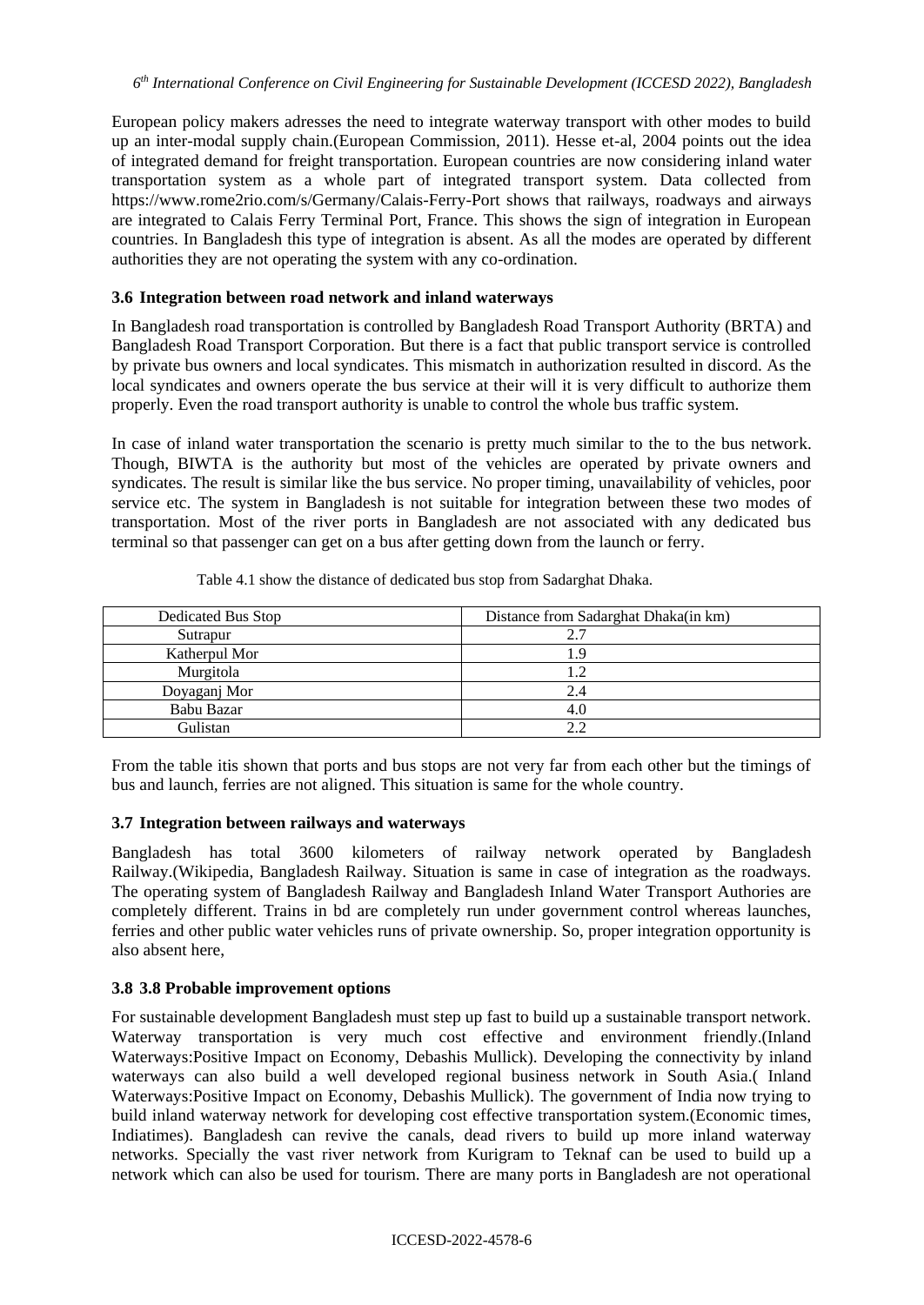right now such as: Chilmari Port. Making these ports operaional again can add signifcant milestone for developing inland waterway transport connectivity.

For developing integration between modes many research challenges are necessary. An Caris etal.,(2014) suggests that analyzing transport geography, productivity, relationship between stakeholders are necessary for developing integrated inland waterway transport system. In case of Bangladesh integration between bus service and waterway transport can be easily done as their system operation is same. Both of the transport modes are regulated by government authorirties but operated under public ownership.

Xiangru Meng (2018) suggests that joint supervision of multiple departments, establishment of policy system management mechanism is important for integrating railways and watrways. Common information sharing platform between railways and waterways, common customer service platform, development of freight invoice information is necessary for integrating railways and waterways.(Xiangru Meng, 2018)

Bangladesh should look forward fast to develop an integrated inland water way transport system.

# **4. CONCLUSION**

In this study, present condition of inland water transportation system in Bangladesh is briefly analysed in terms of connectivity and integration with other modes. Bangladesh has a huge river network which can be efficiently use to develop more connectivity. In this study present scenario of inland water transport connectivity in Bangladesh is described and assessed. This evaluation also show the need for developing inland water transport connectivity in Bangladesh. The study also show the overall characteristics of inland water transport connectivity and evaluation of these characteristics with respect to Bangladesh scenario. This evaluation concludes that condition of inland waterway connectivity in Bangladesh is very poor and need more development. In the next part of this study integration of inland waterways with other modes of transport is also analysed and evaluated with respect to European countries. This study showed the lack of coordination among transport authorities of Bangladesh. This study also pointed out some reasons for absence of proper integration. Finally, this study suggested some probable improvement options. This study also pointed out some improvement options which were taken by other countries. In conclusion inland water way connectivity and integration with other modes should more analysed for future development.

# **REFERENCES**

- Awal, Hossain and Das (2014). A Study on the Accidents of Inland Water Transport in Bangladesh: The Transportation System and Contact Type Accident. (1-2). *[www.researchgate.com](http://www.researchgate.com/)*
- Alam, M., and M. G. Rabbani. 2007. "Vulnerabilities and responses to climate change for Dhaka." Environment and Urbanization 19: 81–97.
- An Caris, Sabine Limbourg, Cathy Macharis, Tom Van Lier, Mario Cools(2014), Integration of inland waterway transport in the intermodal supply chain: a taxonomy of research challenges, *www.researchgate.com*
- Ahasan, R., & Kabir, A. (2021). Performance Evaluation of Public Transportation System: Analyzing the Case of Dhaka, Bangladesh. Planning Forum, 18. Retrieved from: *https://sites.utexas.edu/planningforum/article-3-performance-evaluation-of-publictransportation-system-analyzing-the-case-of-dhaka-ban*
- Achmadi, T., Nur, H.I. and Rahmadhon, L.R. (2018) Analysis of Inland Waterways Transport for Container Shipping: Cikarang to Port of Tanjung Priok. *www.researchgate.com*
- Baroud, H., Barker, K., Ramirez-Marquez, J. E., and Rocco S., C. M. (2014) Importance Measures for Inland Waterway Network Resilience. *[www.researchgate.com](http://www.researchgate.com/)*
- Banglapedia, Article on Water Transport, Website: *https://en.banglapedia.org/index.php/Water\_Transport*